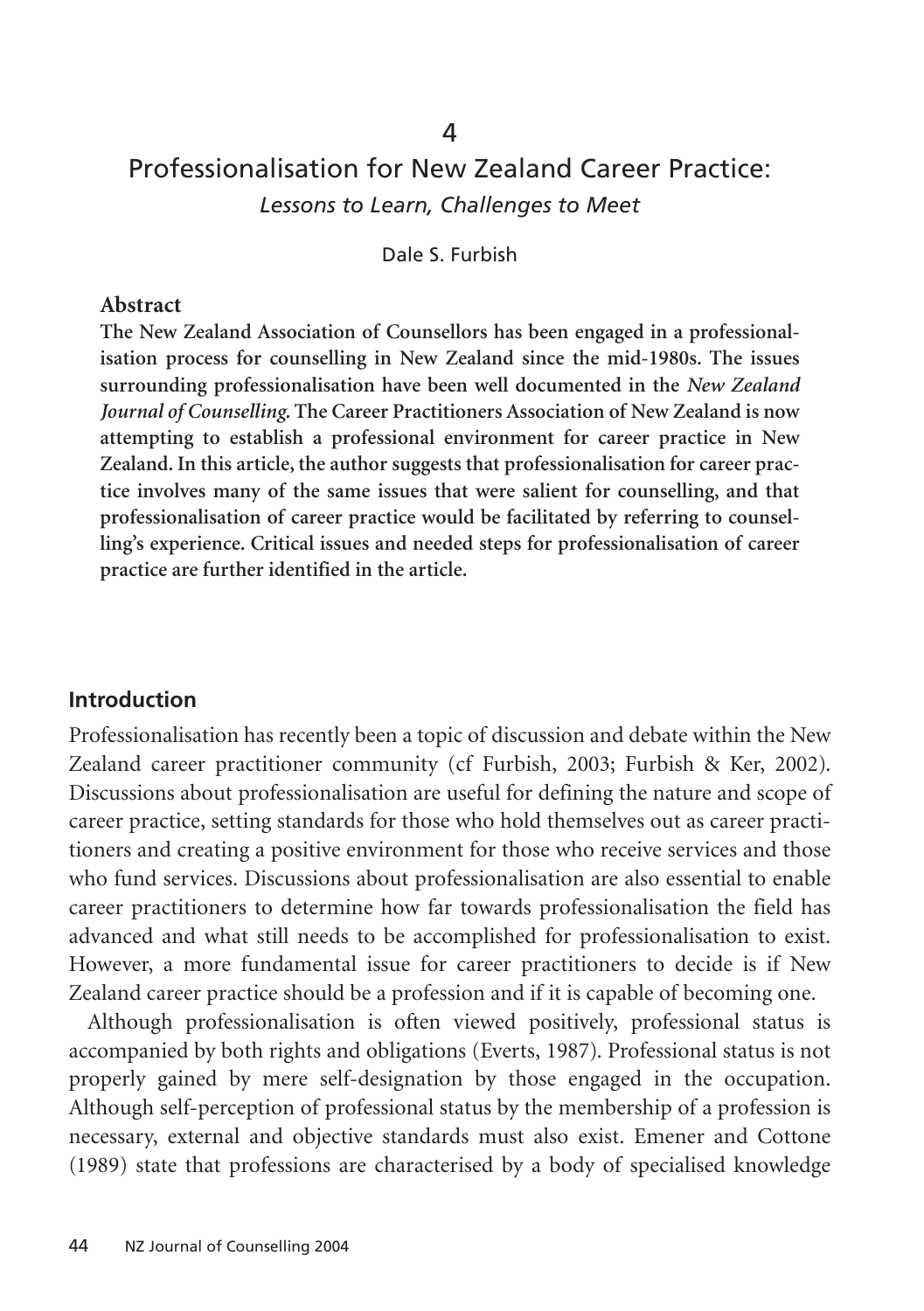(usually gained by formal university level study), theory-driven research, professional preparation and review, a code of ethics, and professional identification and practice control. Further, these codes are enforced by the profession and are acknowledged and accepted by the community. Dialogue among practitioners within relevant professional associations is necessary in order to examine the issues surrounding professionalisation and to gain a consensus that professionalisation is desirable, necessary, and should proceed.

Professional membership, as a result of set standards, competencies and behaviours, is not open to all. However, the founding committee of the Career Practitioners Association of New Zealand (CPANZ) made a conscious effort to create a professional association that would embrace practitioners from a number of practice settings who provide a range of career services that vary in complexity. Professionalisation may call for a reconsideration of the inclusive philosophy that has characterised CPANZ to this point. An anticipated outcome of professionalisation is the possible exclusion of some practitioners who do not satisfy the established professional criteria. CPANZ and career practitioners must therefore evaluate the consequences of a potentially more exclusive organisation.

## **Exploring the professionalisation process**

Hermansson and Webb (1993) identify the dramatic economic and social conditions in New Zealand that necessitate quality services to assist New Zealanders with career issues. In order to fulfil the demand for career-related services, helpers from a variety of disciplines and training backgrounds are engaged in offering assistance to clients on career matters. The chartering of CPANZ in 1996 initiated a movement to recognise career practice as a specialised service. As career practice has grown since 1996, it has become apparent to many that it operates in an environment that necessitates professionalisation. For example, Anderson (1996) discusses the importance of career practice operating within the ethical practice standards of a profession. Professionalisation has also been an important topic at meetings of the CPANZ Executive Committee.

CPANZ has begun to explore professionalisation and has opened an internal debate. However, it is apparent that there has been similar, focused and relevant debate about professionalisation within the New Zealand Association of Counsellors (NZAC) for the past twenty years. Since both organisations operate in largely similar social, economic and political environments in New Zealand, career practice could be well served by a thorough study of the professionalisation of counselling. Extensive resources exist for CPANZ to consider. An indication of the extent and depth of professionalisation discussions within NZAC is reflected by the report that nearly 25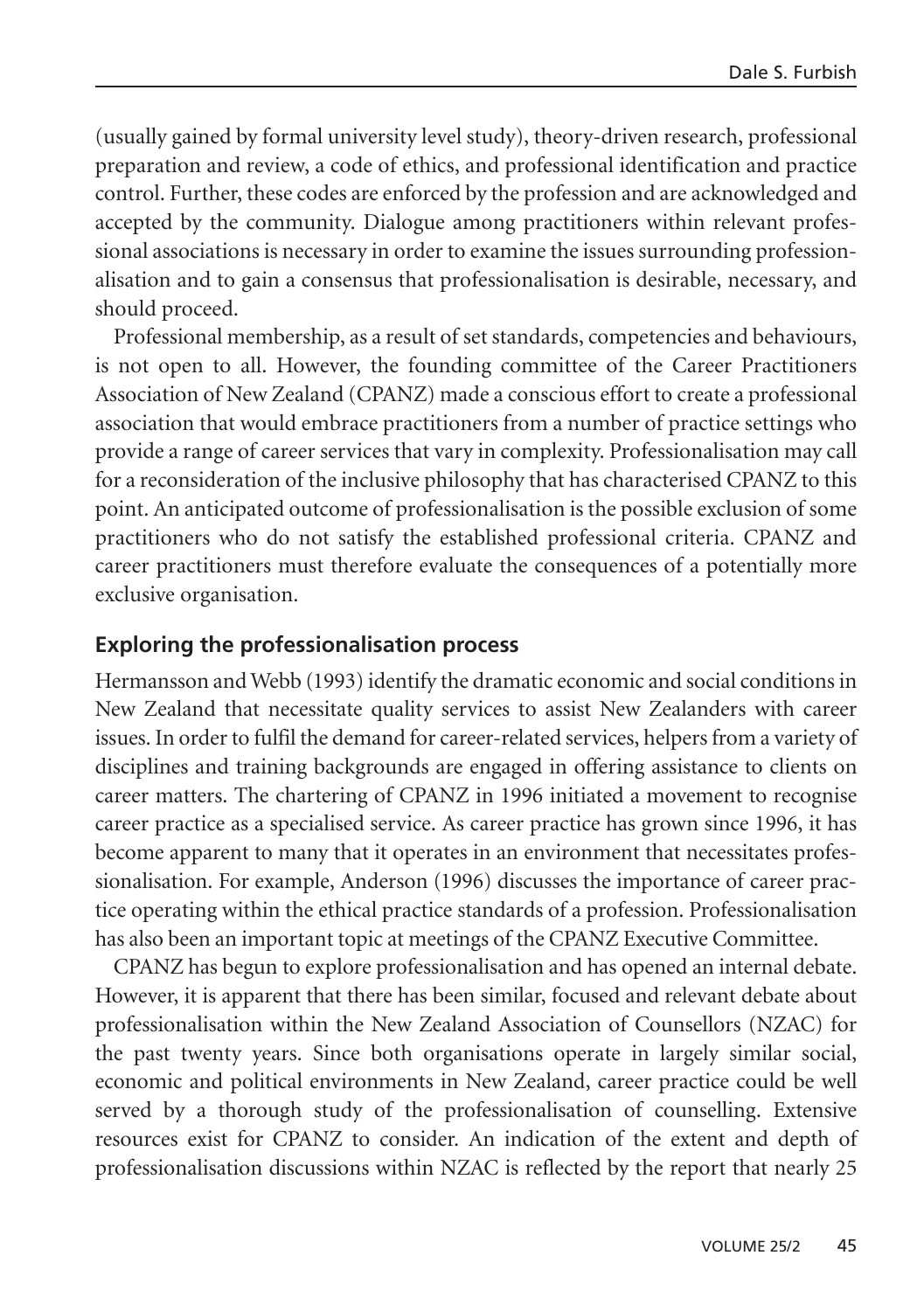percent of the items published in the *NZAC Newsletter* between 1989 and 1996 were focused on professionalisation (Miller, 1996). Also, a number of relevant and informative articles concerning professionalisation of counselling in New Zealand have been published in the *New Zealand Journal of Counselling* and its predecessors. Among these are Everts (1987), Vacc (1987), Manthei (1989), Anderson (1991), Miller (1994) and Anderson (1996).

Many of the issues that surround professionalism with regard to NZAC are salient for career practitioners. Indeed, a number of NZAC members have practices in which career-related services are offered to their clients, and a career focus group exists within NZAC. While in New Zealand many career practitioners do not have counselling qualifications, career practice involves many of the above services.

Developing an identity is a major task for New Zealand career practitioners, just as it was essential for New Zealand counsellors to define counselling and how it differs from other helping professions (Anderson, 1991). Although career services have been offered in New Zealand since the early 1900s, Winterbourn's (1974) history of career guidance evidences the varied training of career practitioners and the diverse employment settings. Providing career services has at different times been the responsibility of the Department of Education (focusing on youth) and the Department of Labour (focusing on adults), and in some eras responsibility has been shared by different government departments or agencies.

In the past twenty years, practitioners in private practice have become more common. Today, as in the past, the educational qualifications of career practitioners span education, business, health, social work, guidance, psychology and a number of other disciplines. The diversity of backgrounds and employment settings has resulted in a fragmented identity for practitioners. For example, in schools, those who are responsible for career services are usually seen as teachers who are given time to provide career advice rather than career practitioners. Formation of a primary identification with career practice by those who provide career services is a necessary step for professionalisation. Miller (1996) reports that NZAC has successfully legitimised its identity from a similarly diverse constituency through professionalisation. Professionalisation efforts by CPANZ would likely result in a similar outcome for career practice.

At the early stages of professionalisation for New Zealand counsellors, Everts (1987) advised NZAC to first of all establish definitional criteria for its profession. Similar advice should be heeded by CPANZ. At this point in time, universal agreement about what is meant by career practice in New Zealand has not been reached. Savickas (2003) views career work in the United States as a speciality within the profession of counselling. Career practitioners (counsellors) assist individuals with the development of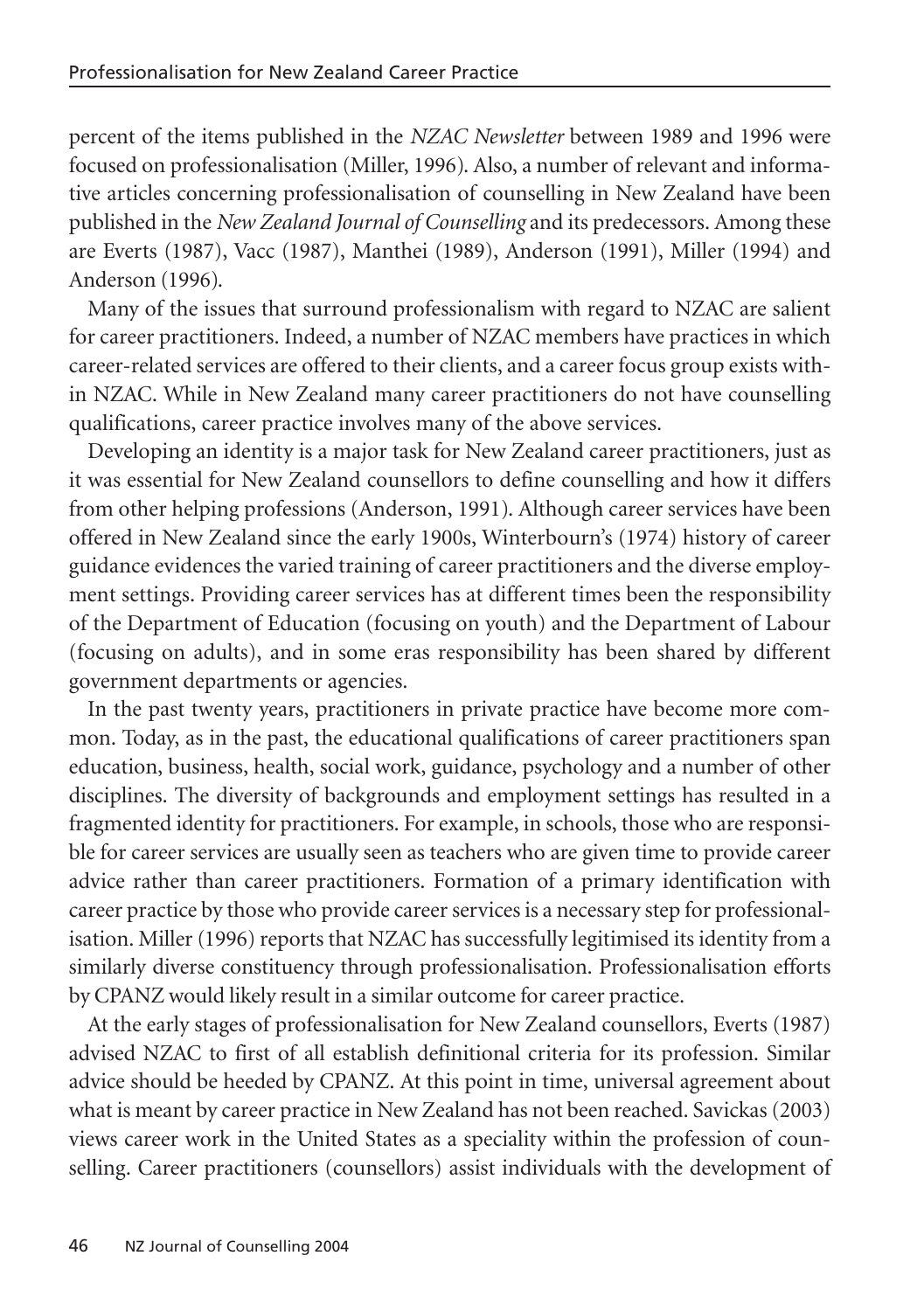their careers through services to proactively and remedially develop necessary career skills across the life cycle including, but not limited to, vocational guidance, work adjustment, career education, job placement, occupational information, academic advising, employee assistance, retirement planning, vocational rehabilitation, and organisational consultation. These tasks vary in complexity and required practitioner skills. For career practice to professionalise in New Zealand, a case must be made that career practitioners possess the specific ability to deliver agreed upon career services to a higher standard than those who are not professional career practitioners. Clearly CPANZ must take the lead towards achieving this goal.

In describing the professionalisation of New Zealand counselling, Miller (1994) cites a four-step process identified by Caplow (1996) as a guide for NZAC. This process is also relevant for New Zealand career practice. The first step is the formation of a professional association. A counselling professional association, the New Zealand Counselling and Guidance Association, was formed in 1974. A professional association for career practitioners, the Career Practitioners Association of New Zealand, was formed in 1996. Interestingly, concerns about professionalisation seemed to occur in both professional associations at about the same point of their existence, that is after about eight to ten years. This is perhaps not greatly significant in itself, but it does suggest that professionalisation issues tend to occur at a point in time after a degree of organisational maturity begins to occur. The point at which professionalisation begins to be of interest within an association seems to be after an establishment phase, once the foundation has been formed and issues related to professionalisation begin to become salient to the membership.

The second step suggested by Caplow is changing the association's name to reduce identification with lower status occupations. Miller (1994) reports that this stage was accomplished by New Zealand counsellors in 1990 when the name New Zealand Counselling and Guidance Association was changed to the New Zealand Association of Counsellors. While it is debatable whether the dropping of "Guidance" distances NZAC from a lower status occupation, or if it simply reflects its less common use in counselling literature, the point that the name of an association should be descriptive is significant. The term "career practitioner" is potentially problematic for describing professional service provided by CPANZ members. "Career practitioner" was deliberately chosen for CPANZ because it was inclusive (and perhaps ambiguous) enough to embrace individuals who provide a variety of career-related services in a variety of practice settings, employing a variety of strategies. "Career practitioner" can describe the work of counsellors, career coaches, psychologists, school guidance counsellors, classroom educators, employment consultants, vocational rehabilitation workers,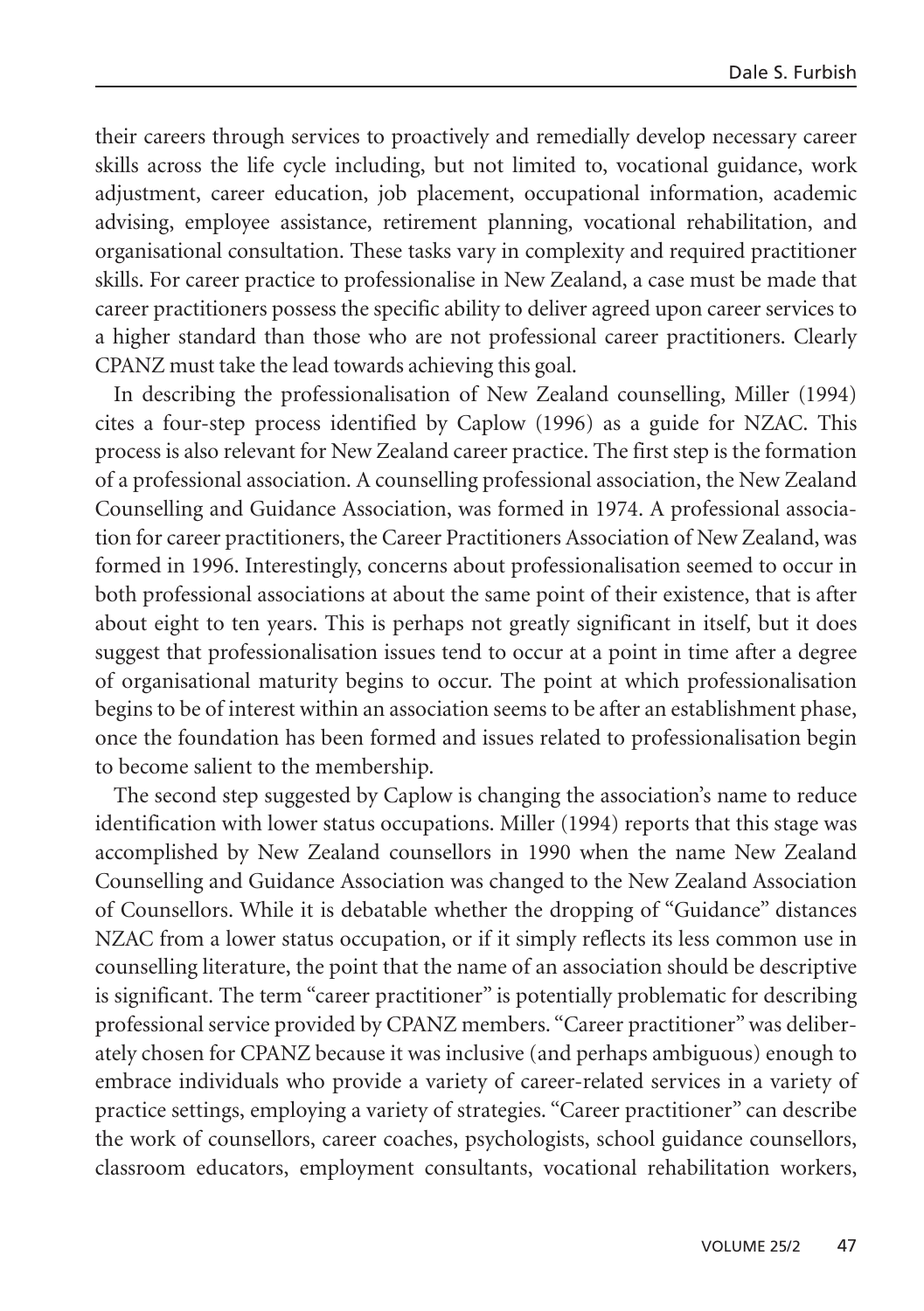school career advisors, human resources specialists, social workers, and CV writers. A concern with such a diverse mixture of settings and approaches is that the profession cannot promote exactly what the profession does, resulting in public confusion and uncertainty among stakeholders in government and business. Currently, there is no discussion about altering the name of CPANZ, yet following from this discussion the issue needs to be at least acknowledged and considered.

Step three suggested by Caplow is promulgating a code of conduct. Miller (1994) reports that a Code of Ethics, a Code for Supervision and a Complaints Procedure have been ratified by NZAC in compliance with this standard. CPANZ has also established a formal Code of Ethics and a Complaints Procedure towards satisfaction of a code of conduct for members. In contrast to NZAC, however, supervision is not required for CPANZ members. Supervision has been a contentious issue within CPANZ. While Furbish (2002) found that almost 81 percent of surveyed CPANZ members were in favour of a supervision requirement, there is also strong opposition, philosophically if not numerically, for required supervision of CPANZ members.

No formal study of supervision for career practitioners has been conducted in New Zealand. However, it is reasonable to expect that similar factors are present here to those reported by McMahon (2003) among members of an Australian career counsellors' professional association. McMahon found that the diversity of membership backgrounds, member needs, and member roles were practical considerations militating against required supervision. Supervision was viewed by some as an overly restrictive requirement for association membership, and not appropriate or beneficial for all members' career practice settings. Supervision for CPANZ members will likely continue to be debated within the association. As a professional association, CPANZ has the role of establishing a meaningful and relevant code of conduct that directs professional standards among its members. Supervision of career practitioners is one important standard that is yet to be decided.

A fourth step recommended by Caplow is prolonged political agitation for legislation to protect the profession, including accreditation and credentialing. The means and mechanisms for accrediting counsellors has been actively debated within NZAC. Everts (1987) suggests an accountability cycle comprises interlocking rights and obligations among trainers of practitioners, practitioners, employers and the public. The result of the accountability cycle, according to Everts, is protection of the public and protection of the profession.

New Zealand counsellors and career practitioners have similar needs for transparent accountability. Miller (1994) points out that third-party funding agencies require professional association membership for providers of services and thus drive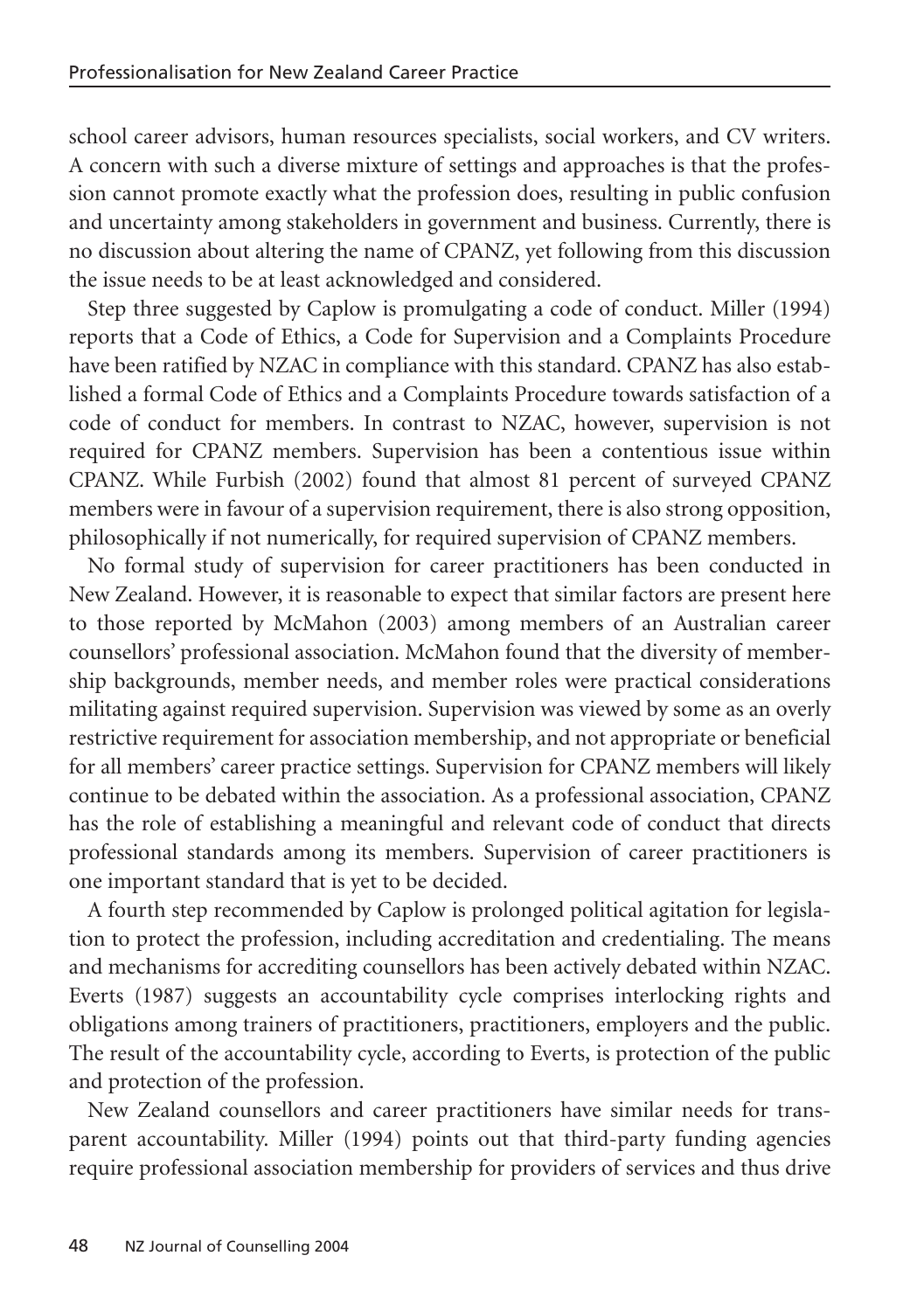professionalisation. This standard is intended to ensure that providers are competent and subscribe to ethical standards, and that clients have access to a formal complaints procedure. The professional association is consequently placed in a position to attest to these standards among its members. NZAC has over the years developed rigorous standards for association membership. CPANZ membership eligibility does not yet require the documentation of specific competencies related to career practice. This is perhaps the most serious issue for the professionalisation of career practice in New Zealand.

Certainly, standards exist within the field of career practice. In New Zealand, the New Zealand Qualifications Authority (2004) has established standards for career practitioners. Internationally, relevant standards for New Zealand career practice have been established by professional associations in the United States (National Career Development Association, 2004), Canada (Canadian Counsellors Association, 2004) and the United Kingdom (Institute of Career Guidance, 2004).

Although there is some variation in language among the standards set by these various organisations, general consistency exists for the skills and competencies required for career practitioners.

The standards fall into the following areas:

- Knowledge of the role and identity of career practice as a helping profession.
- Understanding of ethical and legal issues in career practice.
- Competence in the career counselling and consultation processes.
- Competence in delivering career services in groups.
- An understanding of the theory and application of human development and learning.
- Understanding and respecting human diversity within a multi-cultural society.
- Knowledge of a range of career development theories and their application to the counselling and consultation processes.
- Knowledge of formal and informal assessment techniques. Understanding basic research methods and how research outcomes are incorporated into improving career practice.
- Understanding how to evaluate the effectiveness of career counselling programmes and one's own practice.
- Demonstration of attitudes and approaches consistent with helping approaches.

For career practice in New Zealand, the issue is therefore not the lack of recognised standards, it is how to verify that members possess these competencies. A frequently used means for attesting to the skills and knowledge of career practitioners is the possession of a formal qualification in career practice. NZAC has identified a number of formal qualifications offered in New Zealand that are acceptable evidence for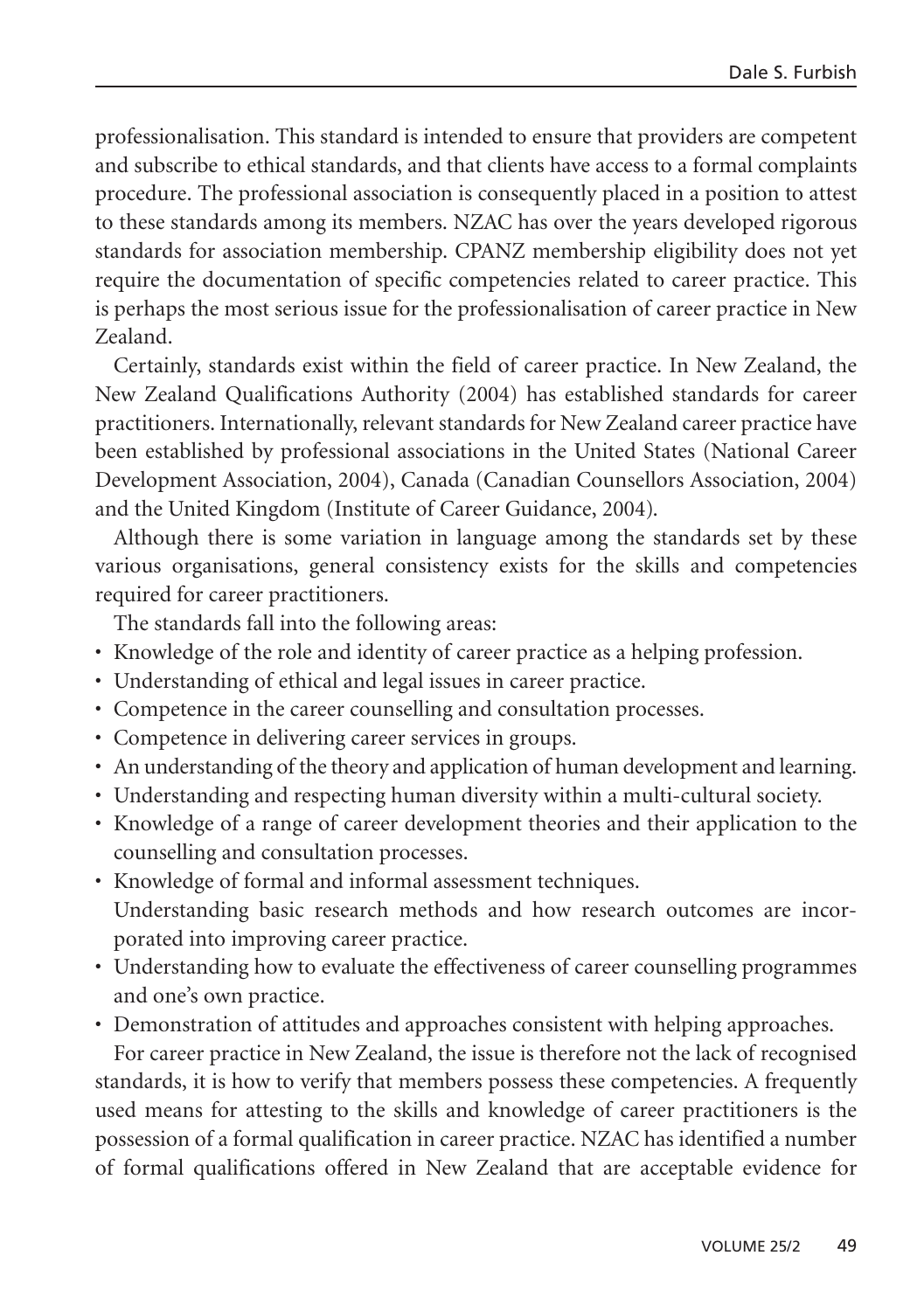meeting counselling knowledge and skills. There are, however, extremely limited opportunities to obtain a career practice-specific qualification in New Zealand. Only AUT and WelTec award tertiary qualifications in career practice. CPANZ professional membership criteria allow for a practitioner to possess any degree qualification combined with one year's career practice experience. Practitioners can also qualify for membership with three years' practical experience and no formal qualification. Furbish (2002) verified the diverse educational backgrounds of New Zealand career practitioners in a survey of CPANZ. The survey results revealed that while most respondents held degree-level qualifications, only one-quarter held a tertiary qualification in a career practice-specific curriculum. Other disciplines such as education, business and social sciences were commonly represented. While an argument can be made that these qualifications are relevant to career practice, competency in career practice skills and knowledge as established by professional bodies cannot be inferred. CPANZ must establish procedures for validating the career practice competencies of its members if progress towards professionalisation is to advance.

Vacc (1987) discusses certification or registration as other mechanisms for establishing practitioner competencies. He discussed these since they were being considered as means of regulating counselling practice in New Zealand. Certification grants recognition to individuals who have met established standards. Licensure grants permission to individuals to engage in a regulated activity. While certification and licensure are usually accepted as rigorous means of validating knowledge and skills within a profession, Manthei (1989) points out that the process does not always ensure the desired results and he sees more disadvantages than advantages. Indeed, both mechanisms can require elaborate bureaucratic procedures to grant credentials. Ultimately, NZAC chose to use its professional membership standards for establishing counsellor competencies rather than a required certification or licensure (although voluntary certification is awarded by NZAC in recognition of attaining standards, and licensure is being investigated). For New Zealand career practitioners, certification or licensure are not likely to be soon implemented. CPANZ membership will continue to be de facto evidence of professional standards. It is therefore incumbent upon CPANZ to use membership procedures to advance professionalisation.

Formal testing of professionally relevant knowledge is a commonly employed method in the United States (Engles et al., 1995). Often such assessment is part of a certification or licensure, but it can also be used to establish eligibility for membership in a professional association. Testing can be an attractive method for validating professional knowledge and skills gained from a variety of resources and experiences if it is done well. However, testing as an assessment procedure requires a sophisticated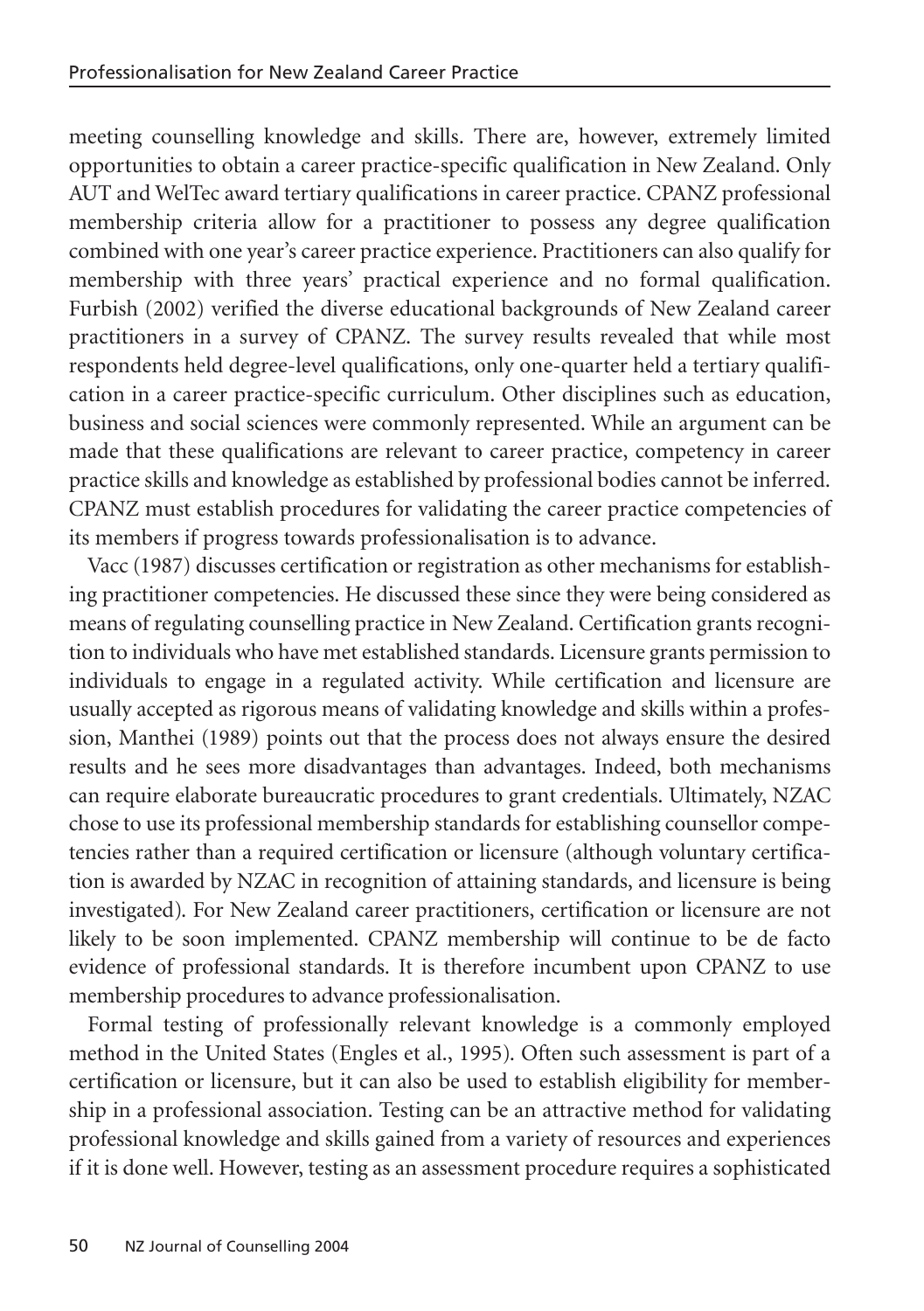process of establishing and meeting psychometric standards for the assessment tools. It is unlikely that the resources to create a formal assessment procedure for career practitioners will be available in New Zealand.

## **Some next steps**

If professionalisation of career practice in New Zealand is to proceed, a number of essential tasks will need to be undertaken. Among these are:

- **Establishing standards for career practice competencies and objective mechanisms for ensuring that career practitioners possess these competencies.** It would be appropriate for professional associations to investigate standards for training and experience for professional career practitioner status in the associations. CPANZ has a responsibility to lead this effort. Associations such as NZAC, whose membership is not exclusively composed of career practitioners, could consider specialisation designation for those members who are involved in career practice and establish standards for the designation. Professional associations may also consider standards for para-professional career practitioners, and distinguish the roles and services that differentiate professional and para-professional levels of practice.
- **Public education and governmental lobbying to establish value for career services delivered by professional career practitioners.** Such efforts again are the responsibility of professional associations who represent career practitioners. Campaigns led by career practice associations to publicise standards of professional career practitioners are necessary to encourage employers to fill vacancies with appropriately qualified and experienced practitioners and for the public to seek out professional career practitioners.
- **Establishing a broad dialogue among career practice stakeholders.** As career services benefit diverse groups within New Zealand and are delivered in many settings, communication among these sectors is important in defining the roles that professional career practitioners can fulfil. Representatives from Maori, Pasifika and Asian groups, education, government, business and health sectors, professional associations whose members provide career services as well as institutions that train career practitioners should be interacting to set the agenda for professional career practice in New Zealand.
- **Defining a timeline for progress towards career practice professionalisation.** The need for high quality career practice is clear. Yet realistically, time will be required to establish and implement standards and mechanisms for ensuring professionalisation of career practice in New Zealand. Although a number of years may be required, it is critical that the process is started, and followed through to completion.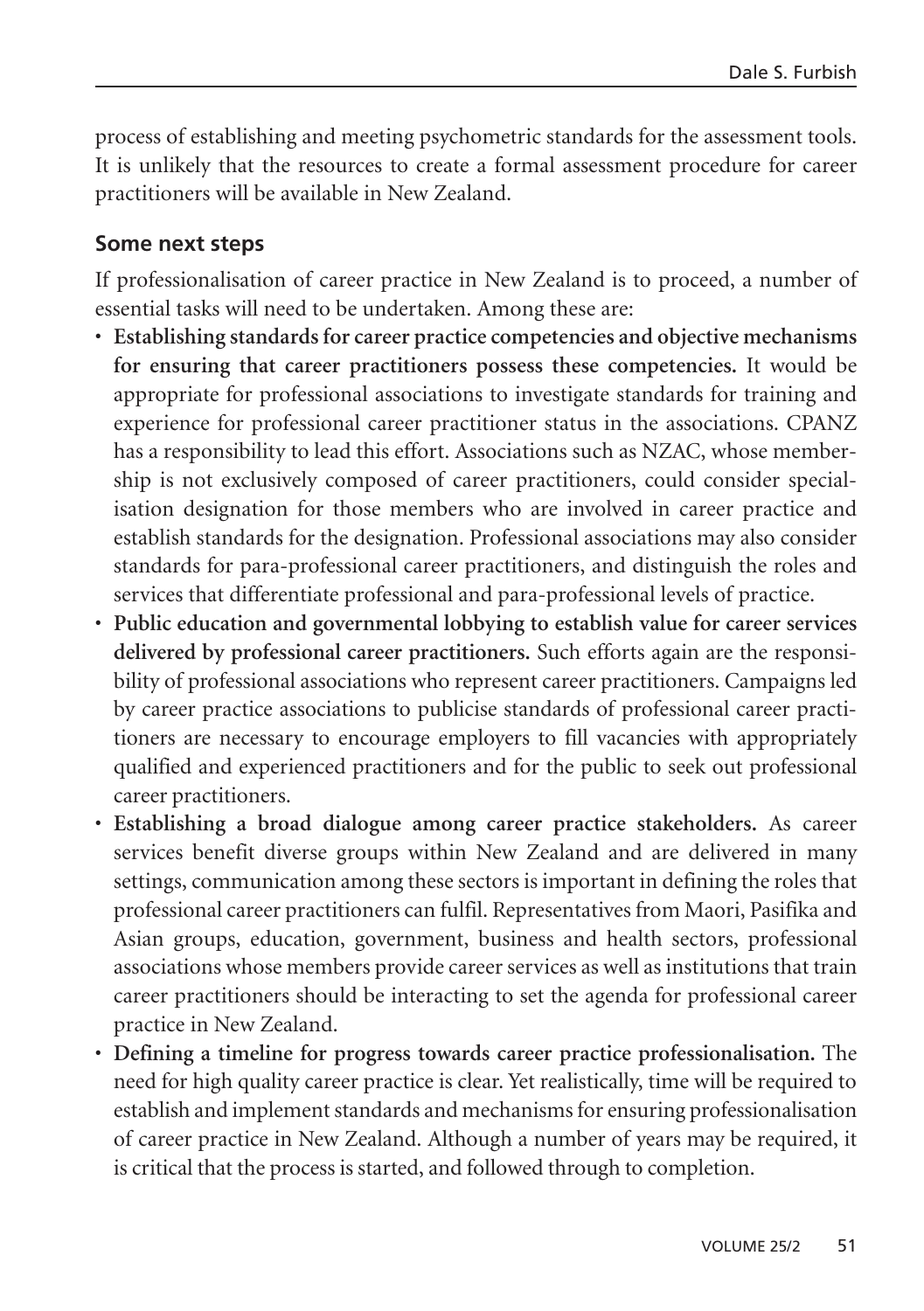## **Summary**

Career practice in New Zealand is an emerging profession. The creation of CPANZ in 1996 was an important step towards professionalisation. While chartering a professional association is a clear indicator that career practitioners wish to be accepted as professionals, the existence of a professional association in itself does not result in professionalisation. Specific tasks and procedures that characterise a profession are still to be implemented. Career practice's maturation towards professionalisation is at a similar point to counselling in the mid-1980s. Fortunately, the professionalisation issues faced by counselling are well documented in NZAC publications. While differences do exist between the circumstances of counselling then and career practice now, the professionalisation debate that occurred within NZAC is instructive to CPANZ.

CPANZ has a role to lead the professionalisation debate among New Zealand career practitioners. Importantly, understanding what professionalisation means and the consequences of creating a professional career practice standard must be achieved. As a professional association, CPANZ must establish a unique identity for career practice specifying the scope of services and the qualifications required to provide those services. Standards of practice need to be refined, with issues like supervision resolved. Membership procedures must be established to verify that members possess the specialised competencies and knowledge required to deliver professional-level services. Greater advocacy to establish the credibility and value of career practice to government, funding agencies and the public is an important goal. Professionalisation does not occur at a specific point, but is an evolutionary process. CPANZ and career practitioners can obtain useful guidance from the well-documented NZAC professionalisation experience.

#### References

- Anderson, R. (1991). Counselling: A practice in search of an explanation. *New Zealand Journal of Counselling*, 13: 2–11.
- Anderson, R. (1996). Professionalism, ethics and the career counselling practitioner. *New Zealand Journal of Counselling, 18* (1 & 2): 50–57.
- Canadian Counsellors Association (2004). Core standards. http://www.ccacc.ca/CACEPstds.htm#Core
- Caplow, T. (1996). The sequence of professionalization. In H.M. Vollmer & D. L. Mills (Eds), *Professionalization.* Englewood Cliffs, NJ: Prentice Hall.
- Emener, W. & Cottone, R. (1989). Professionalization, deprofessionalization and reprofessionalization of rehabilitation counselling according to criteria of professions. *Journal of Counseling and Development, 67*: 576–81.